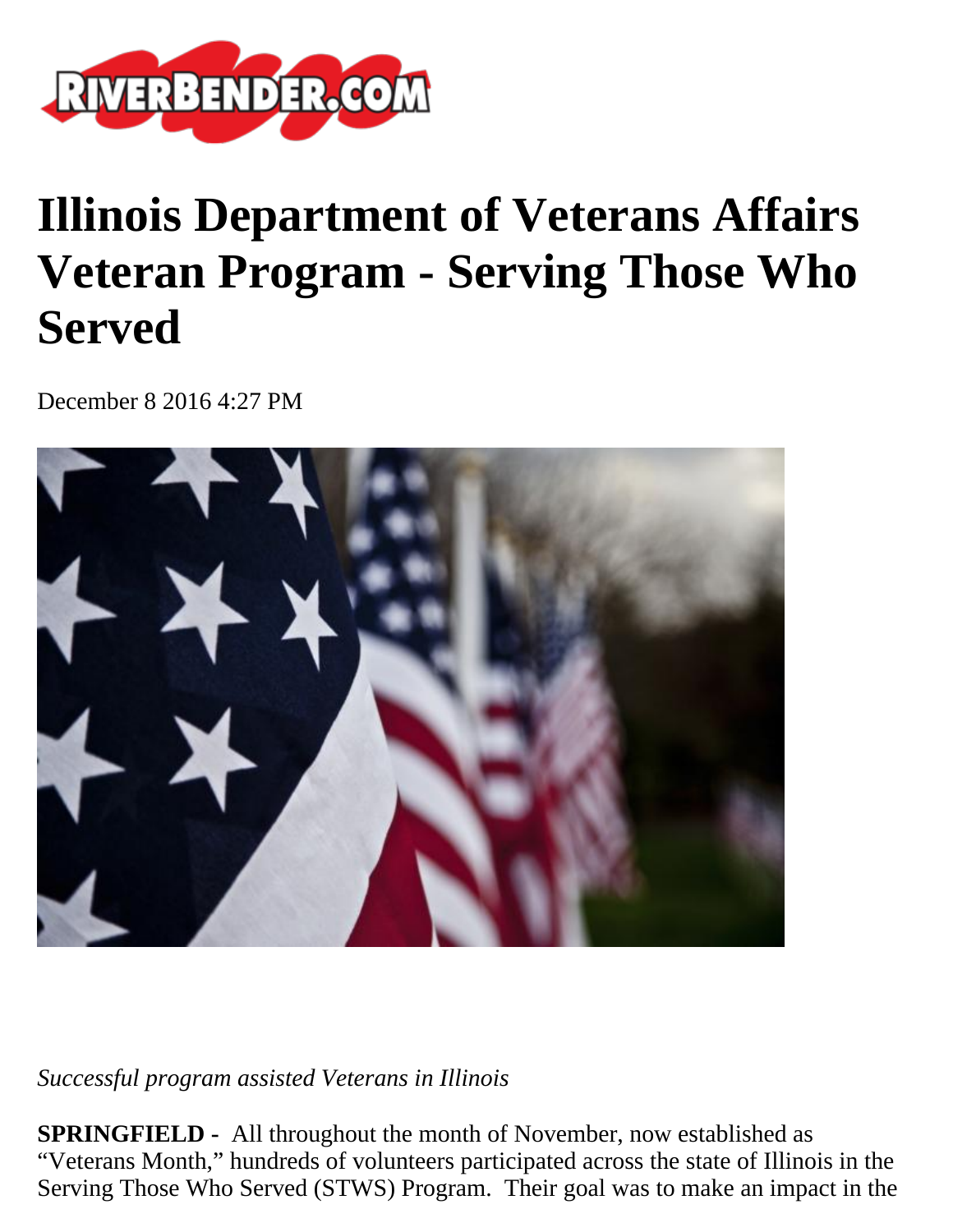lives of veterans throughout Illinois through a community service program designed by the Illinois Department of Veterans' Affairs.

"We wanted to offer more to our Illinois Heroes than one more Veterans Day program or parade. We knew we could count on our fellow Illinoisans to volunteer and assist our veterans," IDVA Director Erica Jeffries said.

The STWS program brought in seven other partners to increase the success of the program. Serve Illinois, Chicago Cares, Boeing, Corporation for National & Community Service, Illinois Joining Forces, Student Veterans of America and Campus Compact. Each of these partners assisted the program with either volunteers, funding or community service projects. The program allowed organizations to register a project for volunteers to assist with during the month of November. The website created through Serve Illinois allowed Illinoisans to look for a project in their area and sign up to volunteer for that project. At the end of the month, there were 41 projects drawing in 570 volunteers. Collectively, the projects provided service, support, and assistance to over 3,730 Illinois Veterans.

"We had volunteers at our Veteran Homes, assisting with community libraries and painting and updating various facilities. We also assisted moving new furniture into 5 permanent homes for several homeless Veterans," added Jeffries.

This was the first year for this program and it is planned to become an annual event. IDVA estimated having 570 volunteers working this month which equaled about 2,280 hours of much needed and welcomed community service for our Illinois Heroes. According to the Points of Light, the total number of volunteer hours has an economic impact of \$53,716.80.

Traditionally, volunteer time has been estimated using a single dollar value for all types of volunteering. The Value of Volunteer Time, which is updated annually, is made available by Independent Sector. The current Independent Sector rate is \$23.56 per hour  $(2015).$  $(2015).$ 

Other projects included, but not limited to, bingo games at VA hospitals; Veteran Appreciation luncheon; Honor Flight reception; volunteering at a day long Veteran job fair; painting walls at various Veteran Homes; distribution of coats to homeless veterans; interviewed and recorded veteran stories, which were also submitted to the Library of Congress; assisted with restoration of Civil War statue; assembled 80 care packages for Fischer House; volunteered at a Veteran Stand Down; delivered over 2000 items to the Marion VA for homeless veterans and veterans in need; collected items for